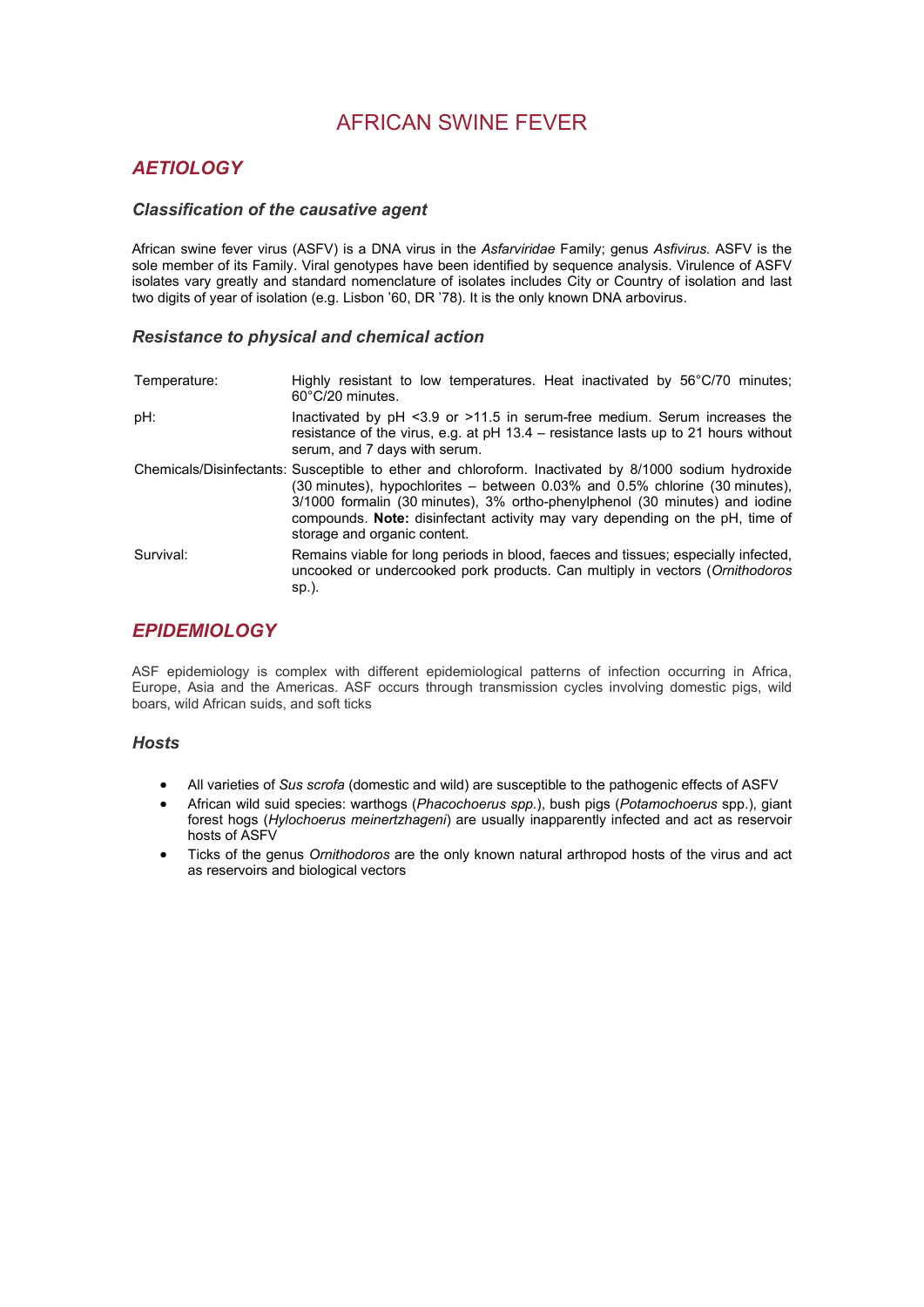# *Transmission*

- Direct transmission:
	- o contact between sick and healthy animals
- Indirect transmission:
	- o feeding on garbage containing infected meat (ASFV can remain infectious for 3– 6 months in uncooked pork products)
	- o biological vectors soft ticks of the genus *Ornithodoros*
	- $\circ$  fomites include, premises, vehicles, implements, clothes
- Within tick vector: transstadial, transovarial, and sexual transmission occur

### *Sources of virus*

- Blood, tissues, secretions and excretions of sick and dead animals
- Animals which have recovered from either acute or chronic infections may become persistently infected, acting as virus carriers; especially in African wild swine, and in domestic pigs and wild boar in endemic areas
- Soft ticks of the genus *Ornithodoros*

### *Occurrence*

ASF is present in wild or domestic pigs in regions of Asia, Europe, Africa and the Americas.

#### **For more recent, detailed information on the occurrence of this disease worldwide, see the OIE World Animal Health Information Database (WAHID) interface<https://wahis.oie.int/#/home>**

# *DIAGNOSIS*

Incubation period in nature is usually 4–19 days; acute form 3–4 days. For the purposes of the OIE *Terrestrial Animal Health Code*, the incubation period in *Sus scrofa* shall be 15 days.

## *Clinical diagnosis*

#### **Peracute (highly virulent virus)**

• Sudden death with few signs

#### **Acute form (highly virulent virus)**

In domestic pig, the mortality rate is usually close to 100%

- Fever (40.5–42°C)
- Early leucopoenia and thrombocytopenia (48–72 hours)
- Reddening of the skin (white pigs) tips of ears, tail, distal extremities, ventral aspects of chest and abdomen
- Anorexia, listlessness, cyanosis and incoordination within 24–48 hours before death
- Increased pulse and respiratory rate
- Vomiting, diarrhoea (sometimes bloody) and eye discharges may occur
- Death within 6–13 days, or up to 20 days
- Abortion may occur in pregnant sow
- In domestic swine, the mortality rate often approaches 100%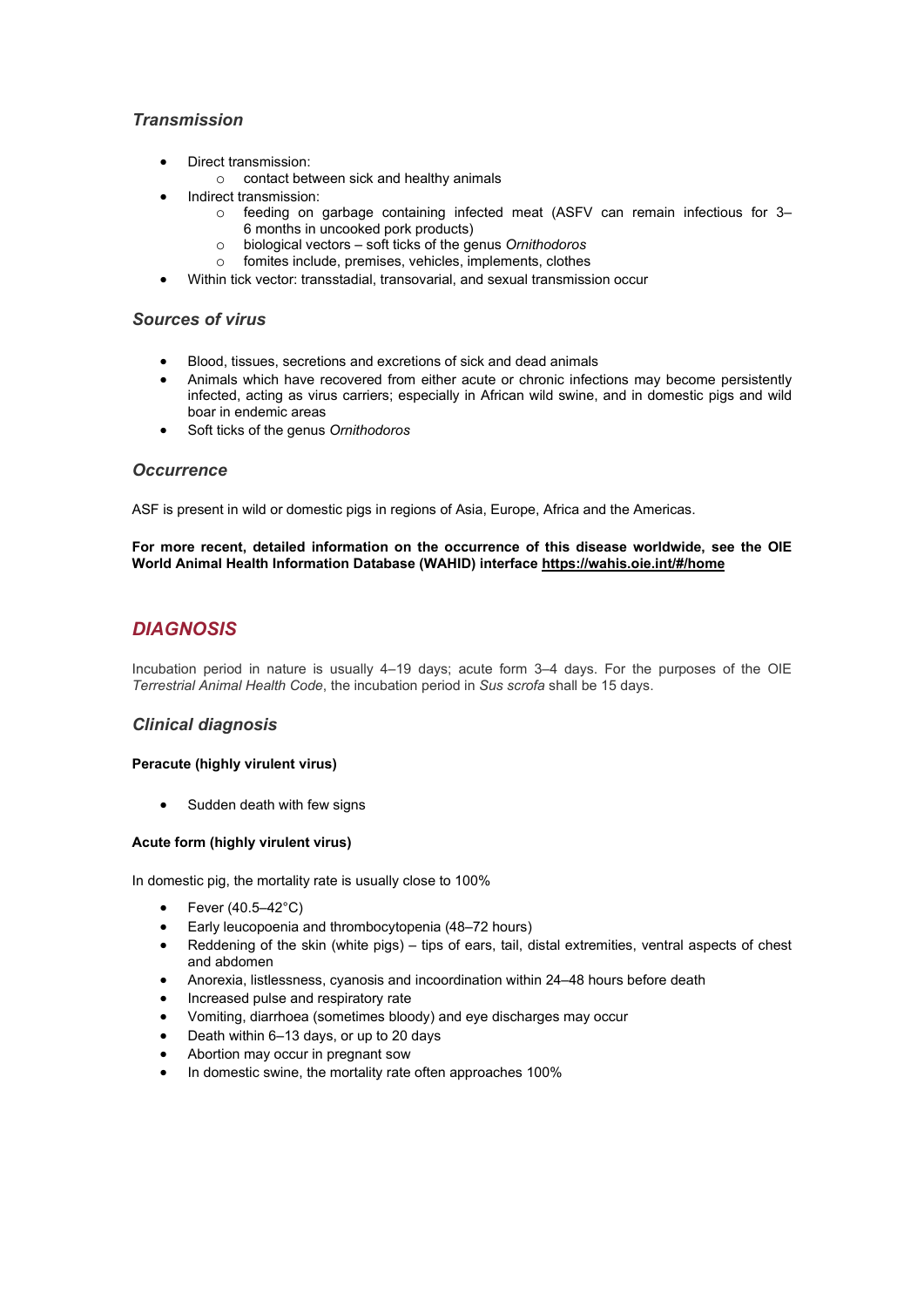#### **Subacute form (moderately virulent virus)**

- Less intense signs; slight fever, reduced appetite and depression
- Duration of illness is 5–30 days
- Abortion in pregnant sows
- Death within 15–45 days
- Mortality rate is lower (e.g. 30–70%, varies widely)

#### **Chronic form (moderately or low virulent virus)**

- Various signs: loss of weight, irregular peaks of temperature, respiratory signs, necrosis in areas of skin, chronic skin ulcers, arthritis
- Pericarditis, adhesions of lungs, swellings over joints
- Develops over 2–15 months
- Low mortality
- A small number of survivors may become virus carriers for life

#### *Lesions*

### **Acute form (not all lesions are seen; this depends on the isolate)**

- Pronounced haemorrhages in the gastrohepatic and renal lymph nodes
- Petechial haemorrhages of the renal cortex, also in medulla and pelvis of kidneys
- Congestive splenomegaly
- Oedematous areas of cyanosis in hairless parts
- Cutaneous ecchymoses on the legs and abdomen
- Excess of pleural, pericardial and/or peritoneal fluid
- Petechiae in the mucous membranes of the larynx and bladder, and on visceral surfaces of organs
- Oedema in the mesenteric structures of the colon and adjacent to the gall bladder; also wall of gall bladder

#### **Chronic form**

- Focal caseous necrosis and mineralisation of the lungs may exist
- Lymph nodes enlarged

#### *Differential diagnosis*

- Classical swine fever (CSF or hog cholera)
	- $\circ$  not possible to differentiate ASF and CSF by clinical or post-mortem examination; essential to send samples for laboratory examination
- Porcine reproductive and respiratory syndrome (PRRS)
- Erysipelas
- **Salmonellosis**
- Aujeszky's disease (or pseudorabies) [younger swine]
- Pasteurellosis
- other septicaemic conditions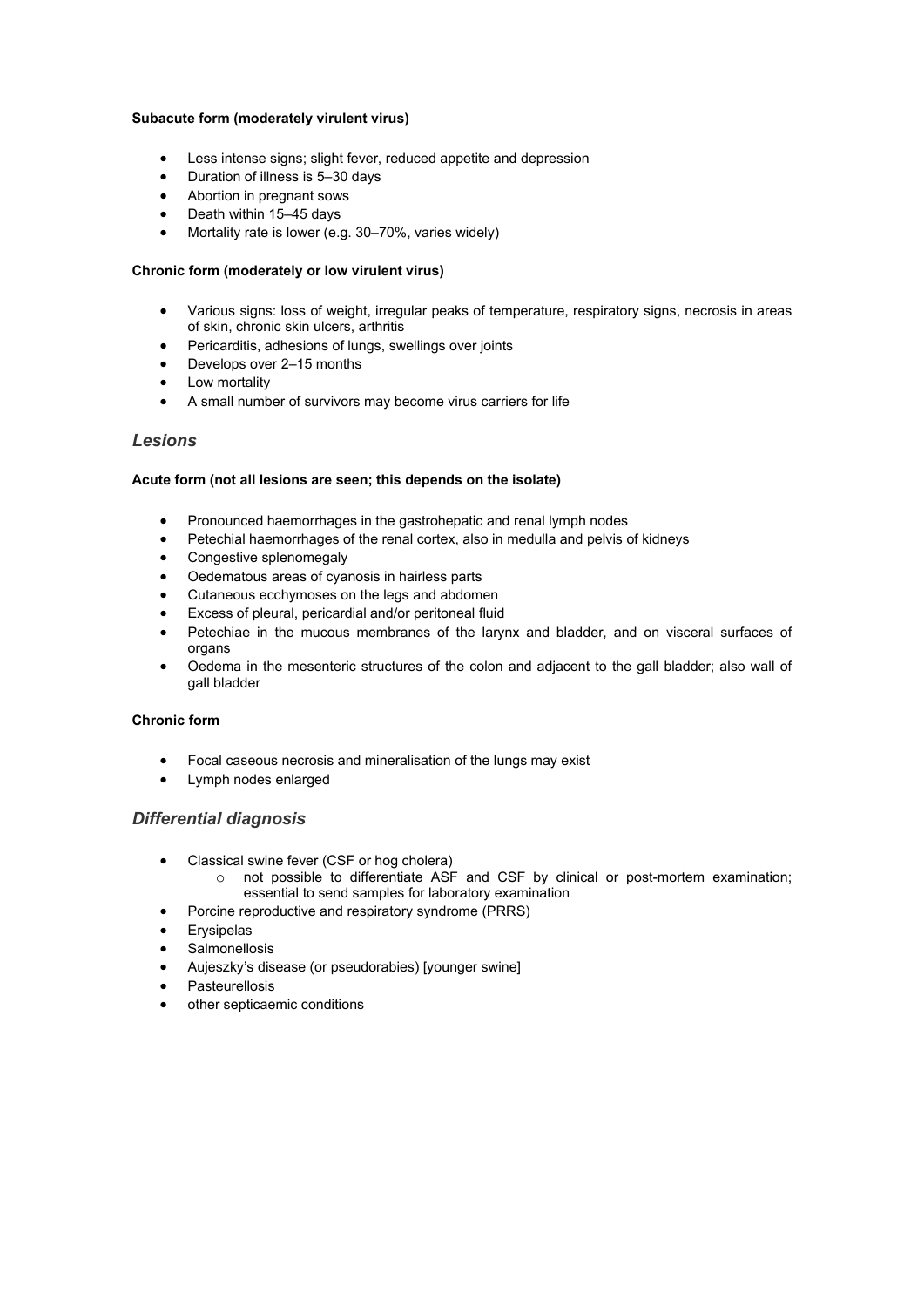# *Laboratory diagnosis*

### **Samples**

*Identification of the agent*

- A complete set of field samples should be submitted and especially:
	- $\circ$  blood collected during the early febrile stage in EDTA (0.5%)<br>
	spleen, lymph nodes, tonsil, lungs, kidney and bone marrow in
		- spleen, lymph nodes, tonsil, lungs, kidney and bone marrow kept at 4°C

#### *Serological tests*

Serum collected within 8-21 days after infection in convalescent animals

#### **Procedures**

#### *Identification of the agent*

- Isolation:
	- $\circ$  cell culture inoculation (primary cultures of pig monocytes or bone marrow cells most isolates produce haemadsorption)
- Haemadsorption test (HAD) in primary leukocyte cultures positive HAD test result is definitive for ASF diagnosis, negative HAD samples should also be tested by PCR to rule out the presence of virus
- Antigen detection by fluorescent antibody test (FAT) positive FAT plus clinical signs and appropriate lesions can provide a presumptive diagnosis of ASF
- Detection of virus genome by the polymerase chain reaction PCR techniques are particularly useful when samples may be unsuitable for virus isolation or antigen detection (putrefaction)
- Pig inoculation is no longer recommended for use

#### *Serological tests*

- Enzyme-linked immunosorbent assay
- Indirect fluorescent antibody (IFA) test should be used as a confirmatory test for sera from areas that are free from ASF and are positive in the ELISA, and for sera from endemic areas that give an inconclusive result in the ELISA
- Immunoblotting test or immunoperoxidase staining used as an alternative to the IFA test to confirm equivocal results with individual sera

**For more detailed information regarding laboratory diagnostic methodologies, please refer to Chapter 3.9.1 African swine fever in the latest edition of the OIE** *Manual of Diagnostic Tests and Vaccines for Terrestrial Animals* **under the heading "Diagnostic Techniques".**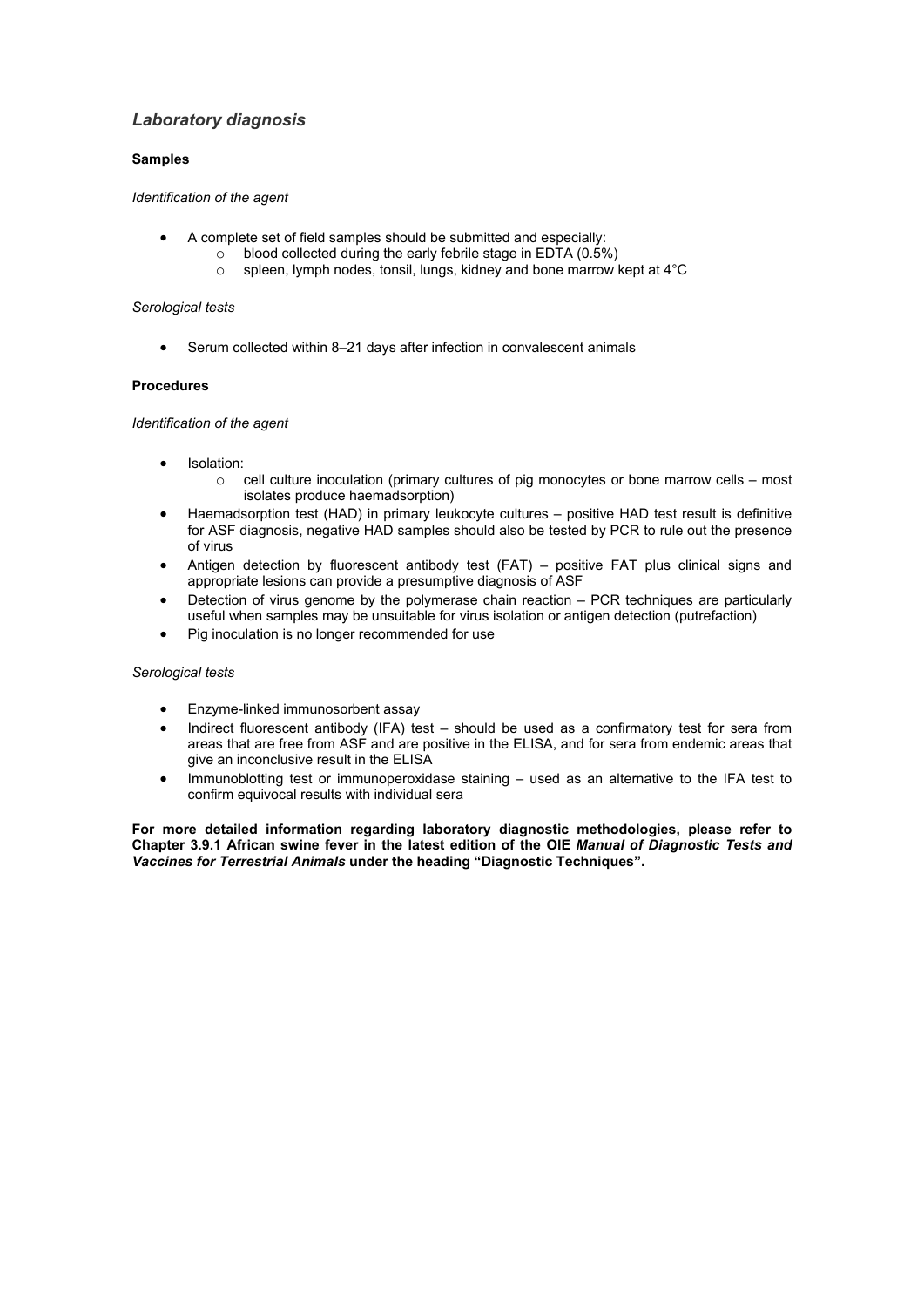# *PREVENTION AND CONTROL*

# *Sanitary prophylaxis*

ASFV-recovered carrier swine and persistently infected wild pigs require special consideration in controlling the disease.

#### **Free countries**

- ASF is a notifiable disease
- Careful import policy for animals and animal products
- Ongoing surveillance programme for the early detection of ASF
- Proper disposal of waste food from aircraft or ships coming from infected countries

#### **In outbreaks**

- Rapid slaughtering of all pigs and proper disposal of cadavers and litter is essential
- Thorough cleaning and disinfection
- Designation of infected zone, with movement controls on pigs and pig products
- Detailed epidemiological investigation, with tracing of possible sources (up-stream) and possible spread (down-stream) of infection
- Surveillance of infected zone, and surrounding area

#### **Infected countries**

- Avoid contact between pigs, wild suids and soft tick vectors or their habitats (Africa) i.e. prevent pigs from wandering
- Avoid feeding untreated swill or kitchen scraps containing meat to pigs
- Ensure farms and pork supply chain practise good biosecurity

## *Medical prophylaxis*

- No treatment
- No vaccine to date

**For more detailed information regarding safe international trade in terrestrial animals and their products, please refer to the latest edition of the OIE** *Terrestrial Animal Health Code***.**